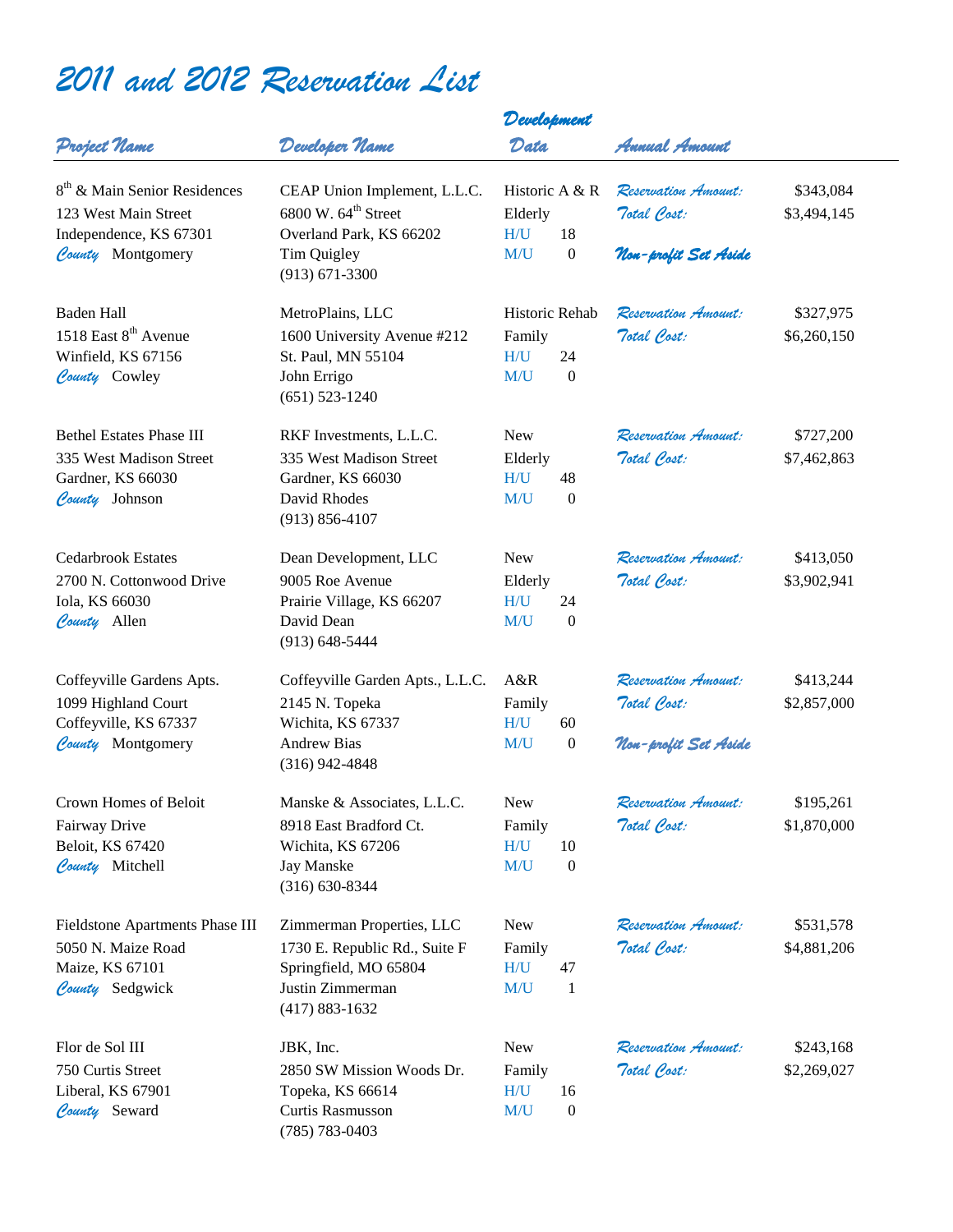| <b>Frontier Housing</b><br><b>TBD</b><br>Parsons, KS 67357<br>County Labette                                  | Vintage Construction, L.L.C.<br>400 S. Broadway<br>Wichita, KS 67202<br>Mark Cox<br>$(316) 721 - 2687$                                    | <b>New</b><br>Family<br>H/U<br>12<br>M/U<br>$\boldsymbol{0}$        | Reservation Amount:<br>Total Cost:<br>Non-profit Set Aside | \$253,324<br>\$2,236,305 |
|---------------------------------------------------------------------------------------------------------------|-------------------------------------------------------------------------------------------------------------------------------------------|---------------------------------------------------------------------|------------------------------------------------------------|--------------------------|
| Genesis Homes<br>900 Clubhouse Drive<br>McPherson, KS 67460<br>County McPherson                               | Vintage Construction, L.L.C.<br>400 S. Broadway<br>Wichita, KS 67202<br>Mark Cox<br>$(316) 721 - 2687$                                    | <b>New</b><br>Special Needs<br>16<br>H/U<br>M/U<br>$\boldsymbol{0}$ | Reservation Amount:<br>Total Cost:<br>Non-profit Set Aside | \$294,021<br>\$2,569,250 |
| <b>Gold Dust Senior Residences</b><br>402 North 7 <sup>th</sup> Street<br>Fredonia, KS 66736<br>County Wilson | CEAP Gold Dust, L.L.C.<br>6800 W. 64 <sup>th</sup> Street<br>Overland Park, KS 66202<br>Tim Quigley<br>$(913) 671 - 3300$                 | Historic A & R<br>Elderly<br>H/U<br>9<br>M/U<br>$\boldsymbol{0}$    | Reservation Amount:<br>Total Cost:<br>Non-Profit Set Aside | \$197,591<br>\$2,012,250 |
| <b>Hampton West</b><br>Sunset Dr. & Century Rd.<br>Lyons, KS 67554<br>County Rice                             | Mesner Development Co.<br>PO Box 335<br>Central City, NE 68826<br>Kathy Mesner<br>$(308)$ 946-3826                                        | <b>New</b><br>Family<br>H/U<br>10<br>M/U<br>$\boldsymbol{0}$        | Reservation Amount:<br>Total Cost:                         | \$214,531<br>\$1,988,800 |
| <b>Homestead Senior Residences</b><br>220 E. Rock Road Court<br>Mulvane, KS 67110<br>County Sedgwick          | Homestead Affordable Housing, Inc.<br>PO Box 1007<br>Holton, KS 66436<br>Tom Bishop<br>$(785)$ 365-0110                                   | <b>New</b><br>Elderly<br>H/U<br>40<br>M/U<br>$\boldsymbol{0}$       | Reservation Amount:<br>Total Cost:<br>Non-Profit Set Aside | \$588,189<br>\$5,450,000 |
| Humboldt Senior Housing<br>N. 6 <sup>th</sup> & Oak Street<br>Humboldt, KS 66748<br>County Allen              | <b>Excel Development Group</b><br>5101 Central Park Dr., Suite 120<br>Lincoln, NE 68505<br><b>Bill Caton</b><br>$(785)$ 221-4971          | <b>New</b><br>Elderly<br>H/U<br>12<br>M/U<br>$\boldsymbol{0}$       | Reservation Amount:<br>Total Cost:                         | \$252,723<br>\$2,356,553 |
| Kenyon Heights<br>1300 C of E Drive<br>Emporia, KS 66801<br>County Lyon                                       | Manske & Associates, LLC<br>8918 E. Bradford Ct.<br>Wichita, KS 67206<br>Jack Manske<br>$(316) 630 - 8344$                                | Historic Rehab<br>Elderly<br>H/U<br>46<br>M/U<br>$\boldsymbol{0}$   | Reservation Amount:<br>Total Cost:                         | \$349,000<br>\$6,969,126 |
| LaEstancia Apartments<br>6 <sup>th</sup> Ave. & Cedar Ridge Street<br>Dodge City, KS 67801<br>County Ford     | JBK, Inc.<br>2850 SW Mission Woods Dr.<br>Topeka, KS 66614<br>Curtis Rasmusson<br>$(785) 783 - 0403$                                      | <b>New</b><br>Family<br>H/U<br>32<br>M/U<br>$\boldsymbol{0}$        | Reservation Amount:<br>Total Cost:                         | \$418,998<br>\$4,007,076 |
| <b>Legacy Senior Residences</b><br>11501 S. Ridgeview Road<br>Olathe, KS 66061<br>County Johnson              | Cornerstone Associates, L.L.C.<br>209 S. 19 <sup>th</sup> St., Suite 600<br>Omaha, NE 68102<br><b>Bobbie Jo Lucas</b><br>$(402)$ 341-0888 | <b>New</b><br>Elderly<br>H/U<br>54<br>M/U<br>$\boldsymbol{0}$       | Reservation Amount:<br>Total Cost:                         | \$828,000<br>\$7,966,993 |